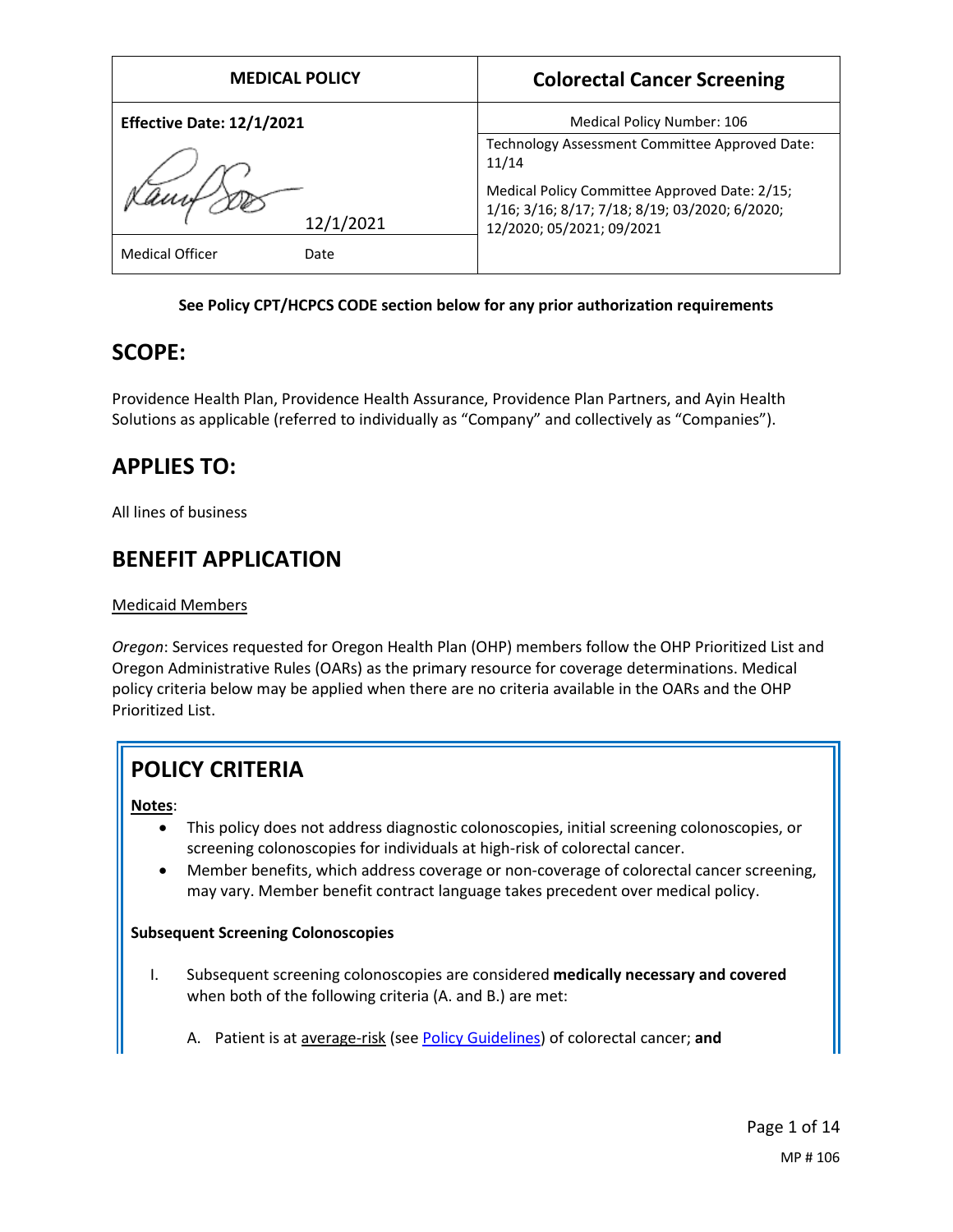- B. Patient's colonoscopy is being performed in alignment with the screening frequency recommendations as outlined by the U.S. Multi-Society Task Force (MSTF) on Colorectal Cancer guidelines (linked [here\)](#page-5-0).
- II. Subsequent screening colonoscopies for the routine screening of individuals at average-risk of colorectal cancer are considered **not medically necessary and not covered** when criterion I. is not met.

#### **Fecal Immunochemical Test (FIT)**

- III. Fecal immunochemical test (FIT) is considered **medically necessary and covered** for routine screening for colorectal cancer when **both** the following (A. and B.) criteria are met:
	- A. Age 45 years or greater; **and**
	- B. Last test was performed more than 12 months prior to current testing.
- IV. Fecal immunochemical test (FIT) for routine screening for colorectal cancer is considered **not medically necessary and not covered** when criterion III. is not met.

#### **Fecal DNA Testing (i.e., Cologuard®)**

- V. Fecal DNA testing (i.e., Cologuard®) is **considered medically necessary and covered** for routine screening for colorectal cancer when **all** the following (A.-D.) criteria are met:
	- A. Age 45 or greater; **and**
	- B. Typical average-risk for colorectal cancer; **and**
	- C. No FDA contraindications for fecal DNA testing (see [Regulatory Status](#page-11-0) section); **and**
	- D. Last fecal DNA test was performed more than 36 months prior to current testing.
- VI. Fecal DNA testing (i.e., Cologuard®) for the routine screening for colorectal cancer in considered **not medically necessary and not covered** when criterion V. is not met.

#### **Blood-Based Testing (e.g., Epi proColon**®)

VII. Blood-based biomarker testing (e.g., Epi proColon®) for colorectal cancer screening is considered **investigational and not covered**.

Link to **Policy Summary** 

## <span id="page-1-0"></span>**POLICY GUIDELINES**

#### Average-Risk<sup>1</sup>

*Patient lacks all of the following*: inflammatory bowel disease, family history\* of colorectal cancer, hereditary syndrome associated with increased risk, serrated polyposis syndrome, personal history of colorectal cancer.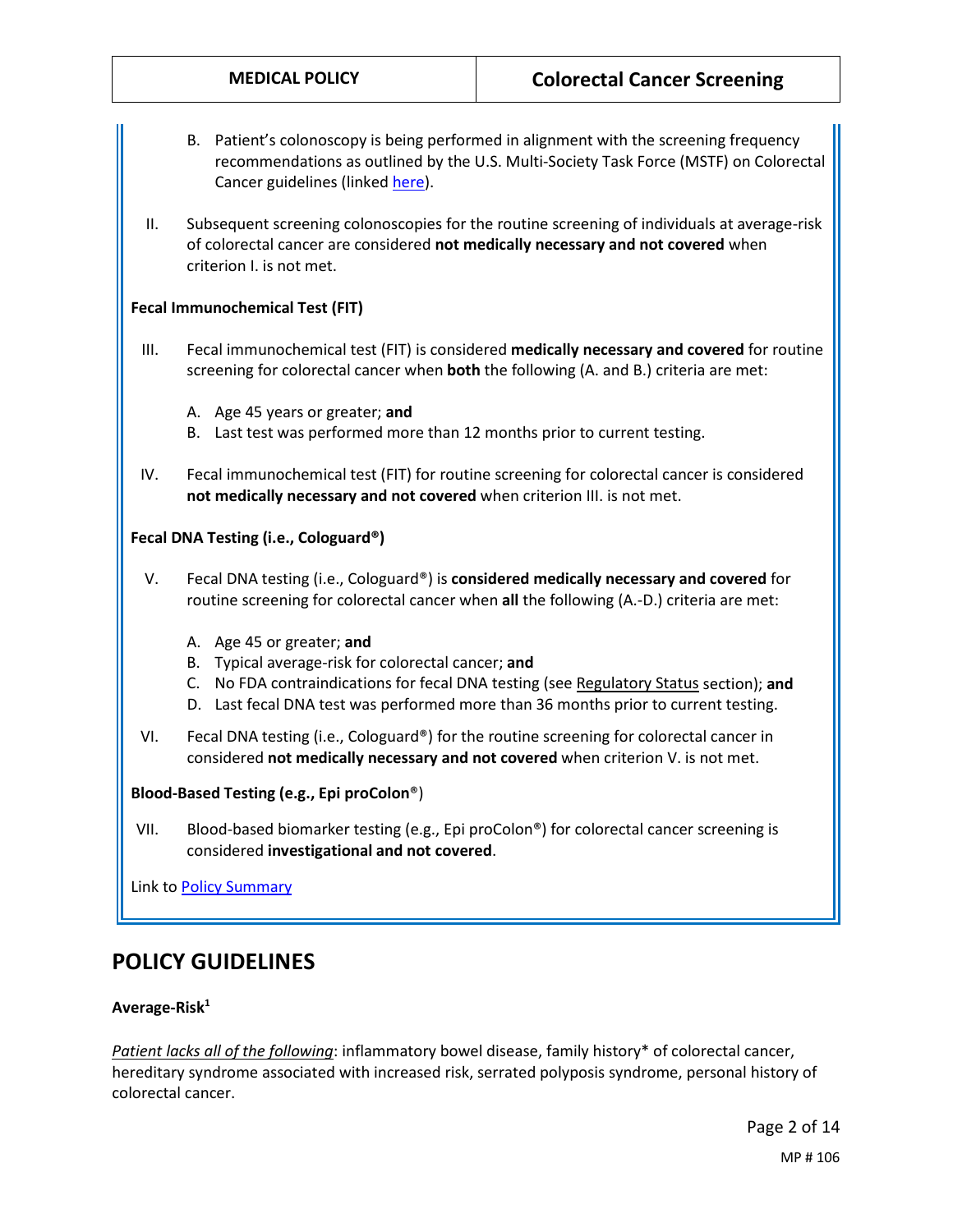**\****Family history*: single first-degree relative with colorectal cancer or advanced adenoma diagnosed at age < 60 years\*\* or two-first degree relatives with CRC or advanced adenomas.

**\*\***Individuals with a single first-degree relative with CRC or advanced adenomas diagnosed at age  $\geq$  60 years can be screened like average-risk persons.

## **BILLING GUIDELINES**

- Fecal immunochemical testing (82274 or G0328) is limited to once per year. Fecal DNA testing (81528) is limited to once every 3 years.
- CPT codes 44388 and 45378 require a diagnosis code of Z12.11 for screening colonoscopy in order to be considered screening.
- Any colonoscopy code billed with modifier PT or 33 is considered a screening.

# **CPT/HCPCS CODES**

## **All Lines of Business**

| No Prior Authorization Required              |                                                                                            |  |  |
|----------------------------------------------|--------------------------------------------------------------------------------------------|--|--|
| <b>Screening Colonoscopy</b>                 |                                                                                            |  |  |
| G0121                                        | Colorectal cancer screening; colonoscopy on individual not meeting criteria for high risk  |  |  |
| 44388                                        | Colonoscopy through stoma; diagnostic, including collection of specimen(s) by brushing     |  |  |
|                                              | or washing, when performed (separate procedure)                                            |  |  |
| 45378                                        | Colonoscopy, flexible; diagnostic, including collection of specimen(s) by brushing or      |  |  |
|                                              | washing, when performed (separate procedure)                                               |  |  |
| <b>Fecal Immunochemical Testing (FIT):</b>   |                                                                                            |  |  |
| 82274                                        | Blood, occult, by fecal hemoglobin determination by immunoassay, qualitative, feces, 1-    |  |  |
|                                              | 3 simultaneous determinations                                                              |  |  |
| G0328                                        | Colorectal cancer screening; fecal occult blood test, immunoassay, 1-3 simultaneous        |  |  |
|                                              | Fecal DNA Testing (Cologuard®):                                                            |  |  |
| 81528                                        | Oncology (colorectal) screening, quantitative real-time target and signal amplification of |  |  |
|                                              | 10 DNA markers (KRAS mutations, promoter methylation of NDRG4 and BMP3) and fecal          |  |  |
|                                              | hemoglobin, utilizing stool, algorithm reported as a positive or negative result           |  |  |
| <b>All Lines of Business Except Medicare</b> |                                                                                            |  |  |
| <b>Not Covered</b>                           |                                                                                            |  |  |
| G0327                                        | Colorectal cancer screening; blood-based biomarker                                         |  |  |
| <b>Medicare Only</b>                         |                                                                                            |  |  |
| <b>Prior Authorization Required</b>          |                                                                                            |  |  |
| G0327                                        | Colorectal cancer screening; blood-based biomarker                                         |  |  |

## **DESCRIPTION**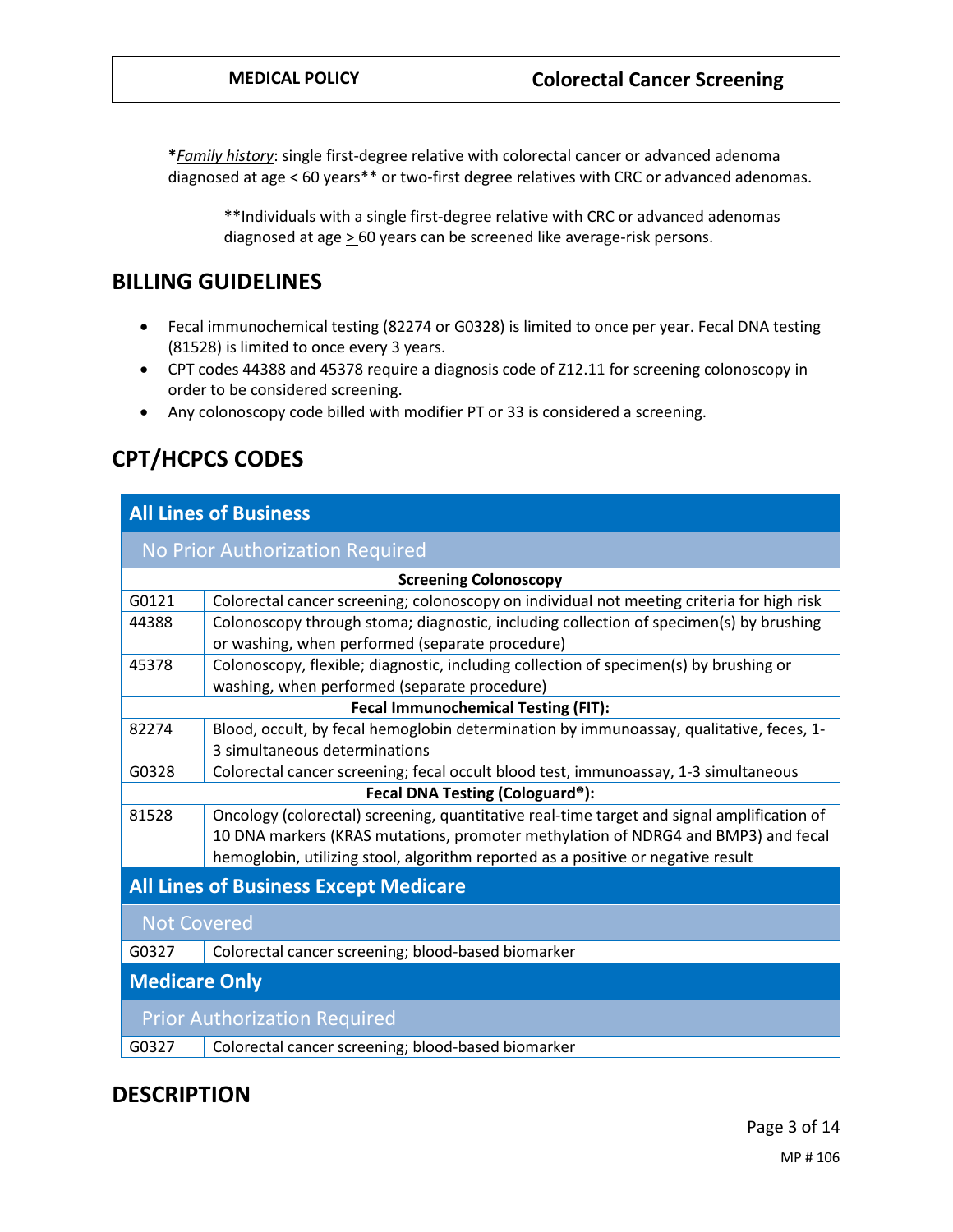#### **Colorectal Cancer (CRC)**

According to the American Cancer Society, CRC is the third most common cancer diagnosed in both men and women in the United States.<sup>2</sup> CRC is a cancer that starts as a growth (polyp) on the inner lining of the colon or the rectum. Some types of polyps can change into cancer over time, but not all polyps become cancer. Early detection through regular CRC screening allows for more treatment options and improved outcomes. Additionally, polyps identified early can be removed before becoming cancerous; thereby, preventing CRC. The American Cancer Society recommends that, starting at age 50, men and women at average risk for developing CRC should use one of the following screening tests:

- Tests that find polyps and cancer
	- o Colonoscopy every 10 years
	- o CT colonography (virtual colonoscopy) every 5 years
	- o Flexible sigmoidoscopy every 5 years
	- o Double-contrast barium enema every 5 years
- Tests that primarily find cancer
	- o Fecal immunochemical test (FIT) every year
	- o Guaiac-based fecal occult blood test (gFOBT) every year
	- o Stool DNA test every 3 years

#### **Colonoscopy**

A colonoscopy refers to the endoscopic examination of the rectum, colon, and a portion of the terminal ileum, wherein a camera on a flexible tube is passed through the anus in order to take tissue samples, and/or remove polyps and abnormal tissues.

#### **Fecal Immunochemical Test (FIT)**

FIT looks for occult (hidden) blood in the stool by reacting to part of the human hemoglobin protein found in red blood cells.<sup>2</sup> Blood in the feces can indicate that there is colorectal cancer or a precancerous lesion that is bleeding into the intestines. Small amounts of stool are collected and there are no drug or dietary restrictions; therefore, patients may find collecting FIT samples to be much easier. However, FIT testing needs to be done every year and if results are positive a colonoscopy is required.

#### **Fecal DNA Testing (i.e., Cologuard®)**

Fecal DNA testing (i.e., Cologuard®) "looks for certain abnormal sections of DNA from cancer or polyp cells."2 DNA mutations in colorectal cancer cells often get into the stool, where fecal DNA testing may be able to detect them. Cologuard® also incorporates FIT by looking for occult blood in the stool. Fecal DNA testing should be done every three years, and if the test is positive a colonoscopy is required.

#### **Blood-Based Biomarker Testing (e.g., Epi proColon®)**

In recent years, blood-based biomarker tests have been proposed as another potential non-invasive option for the early detection of colorectal cancer. Currently, the Epi proColon® test (Epigenomics Inc., San Diego, CA) is the only FDA-approved blood-based biomarker test for colorectal cancer screening.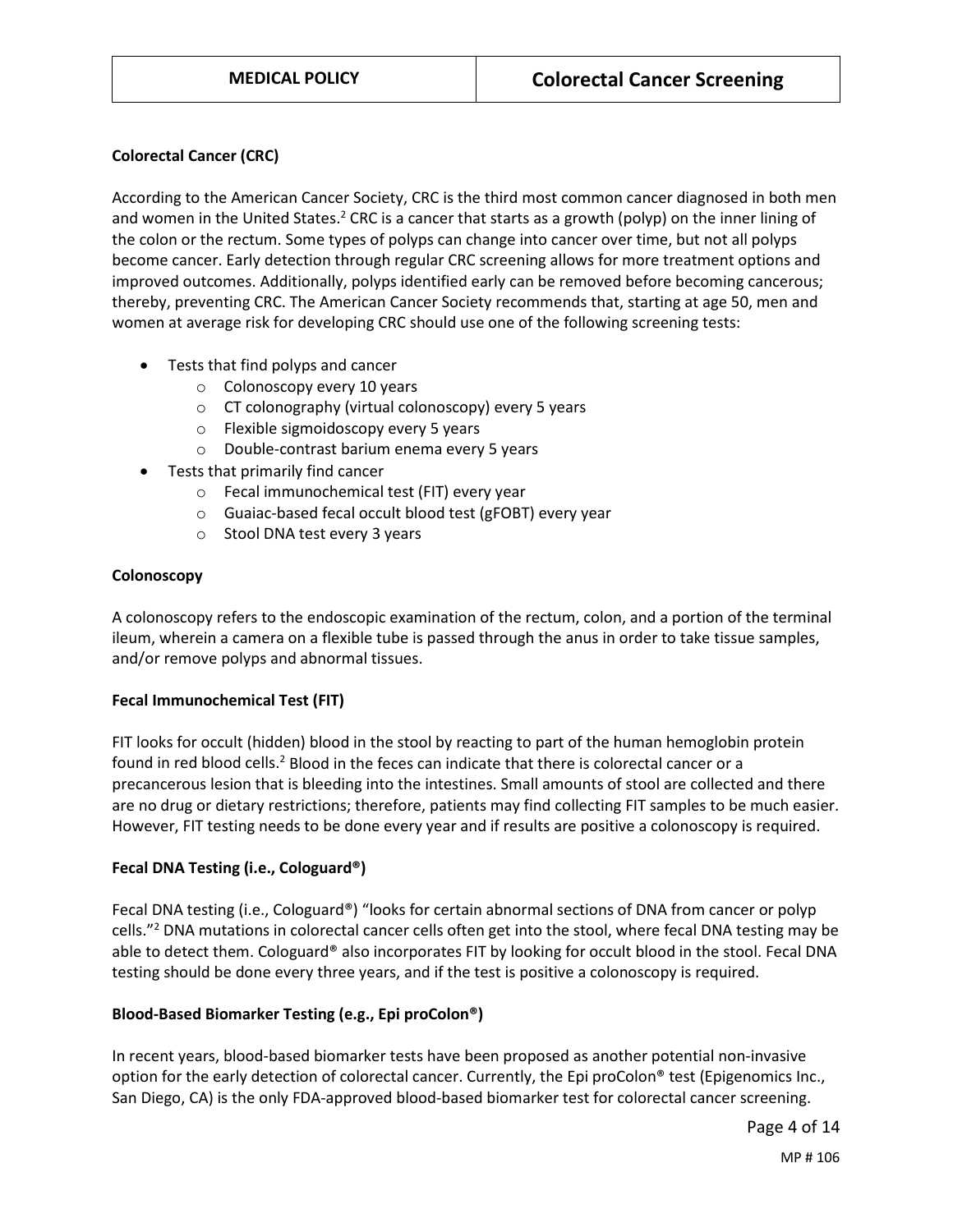The test detects circulating methylated *SEPT9* DNA. The methylation status of the septin9 (*SEPT9*) gene has been shown to distinguish CRC tissue from normal surrounding tissue, which is the basis for research into this target as a plasma biomarker for CRC.

# **REVIEW OF EVIDENCE**

The policy criteria are based on the evidence-based clinical practice guidelines noted below; therefore, a review of evidence was not conducted.

# **CLINICAL PRACTICE GUIDELINES**

National Comprehensive Cancer Network (NCCN)

The NCCN colorectal cancer (CRC) screening guidelines (v.2.2021) recommend fecal immunochemicalbased testing (FIT) or FIT-DNA based testing as an alternative to colonoscopy, high-sensitivity guaiacbased testing, flexible sigmoidoscopy, or CT colonography for those of average risk status.3 Average risk is defined by NCCN as the following:

- Age ≥45 years
- No history of adenoma or sessile serrated polyp (SSP) or CRC
- No history of inflammatory bowel disease
- Negative family history for CRC or confirmed advanced adenoma (i.e., high-grade dysplasia, ≥1 cm, villous or tubulovillous histology) or an advanced SSP (≥1 cm, any dysplasia)

The guidelines recommended colonoscopy as appropriate for patients presenting with pedunculated or sessile polyp (adenoma) with invasive cancer; colon cancer appropriate for resection (non-metastatic); suspected or proven metastatic synchronous adenocarcinoma (any T, any N, M1); and as part of surveillance following colon cancer surgery.

The NCCN included a footnote stating that, "A blood test that detects circulating methylated SEPT9 DNA has been FDA-approved for CRC screening for those who refuse other screening modalities. Based on current data, the panel concludes that the interval for repeated testing is unknown/unclear. The panel will continue to review this strategy and monitor data as they emerge."

## U.S. Multi-Society Task Force (MSTF) on Colorectal Cancer

The 2019 U.S. MSTF evidence-based guideline on colorectal cancer made the following recommendations: 4,5

- Normal colonoscopy is associated with sustained reduced risk for incident and fatal CRC (*High quality of evidence)*
- Incremental effectiveness of repeat colonoscopy after baseline normal colonoscopy for further reducing CRC incidence and mortality is uncertain (*insufficient evidence)*
- Risk for incident and fatal CRC after baseline adenoma removal is uncertain (*Low quality of evidence)*.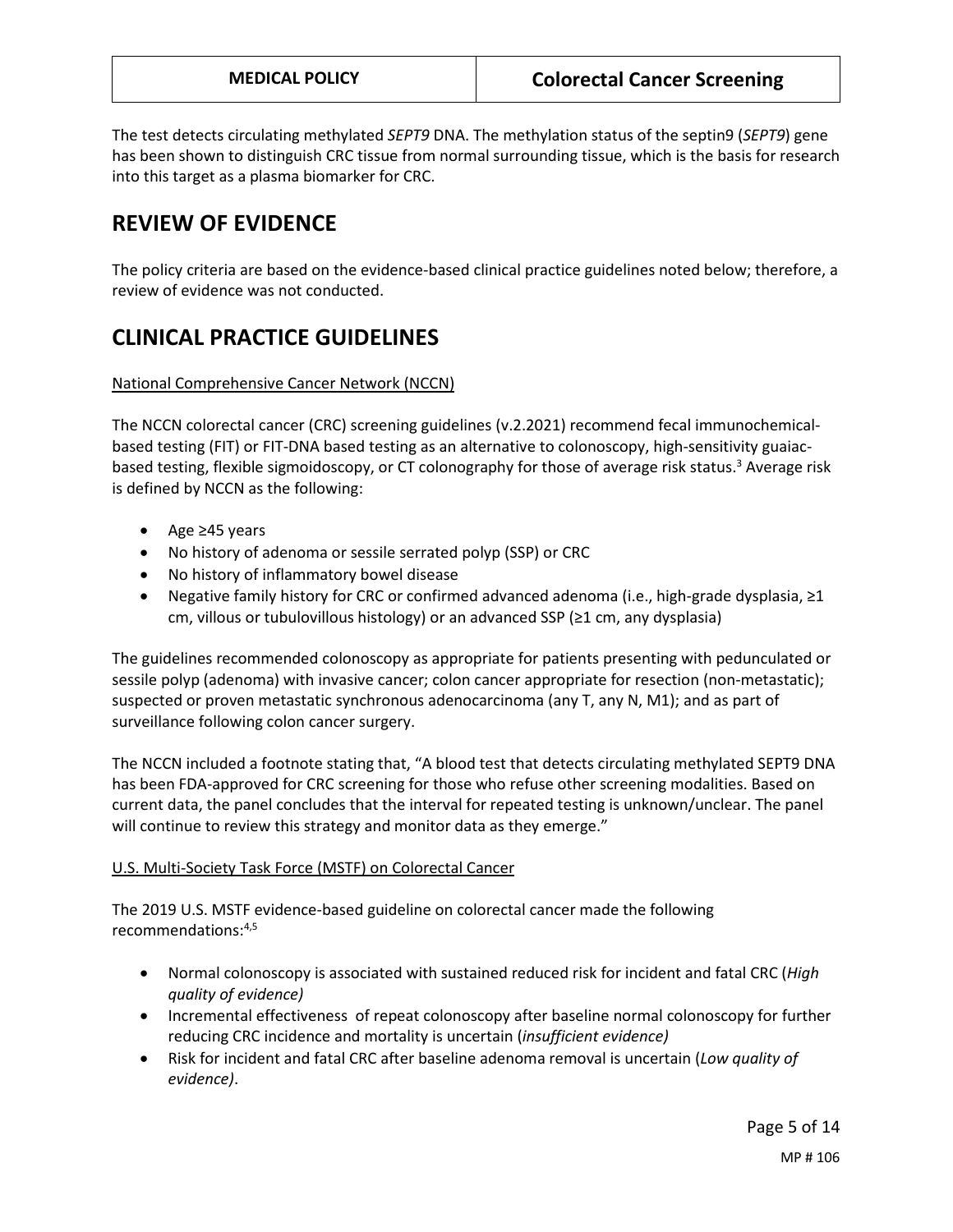- Surveillance colonoscopy after baseline removal of adenoma with high-risk features (e.g. size > 10mm) may reduce risk for incident CRC, but impact on fatal CRC is uncertain (*Low quality of evidence)*
- <span id="page-5-0"></span>• Incremental impact of surveillance colonoscopy after baseline removal of adenoma with low-risk features (such as 1-2 adenomas <10 mm) on risk for incident and fatal CRC is uncertain (*Low quality of evidence)*



Figure 1. Recommendations for follow-up after colonoscopy and polypectomy. Recommendations for post-colonoscopy followup in average risk adults are depicted. After high-quality colonoscopy defined by examination complete to cecum adequate to detect polyps >5 mm, performed by a colonoscopist with adequate ADR with complete polyp resection, risk-stratified repeat colonoscopy intervals are provided. SSP, sessile serrated polyp/sessile serrated adenoma/sessile serrated lesion.

MSTF authors made the following recommendations for follow-up after colonoscopy and polypectomy in average risk adults:

#### American Cancer Society (ACS)

In 2018, the American Cancer Society issued a guideline for colorectal cancer screening for average-risk adults.<sup>1</sup> Recommendations were made on the basis of a non-systematic review of evidence, expert opinion and modeling analyses. Investigators issued the following recommendations:

- The ACS recommends that adults aged 45 years and older with an average risk of CRC undergo regular screening with either a high-sensitivity stool-based test or a structural (visual) examination, depending on patient preference and test availability. As a part of the screening process, all positive results on non-colonoscopy screening tests should be followed up with timely colonoscopy.
- The recommendation to begin screening at age 45 years is a *qualified recommendation*.
- The recommendation for regular screening in adults aged 50 years and older is a *strong recommendation*.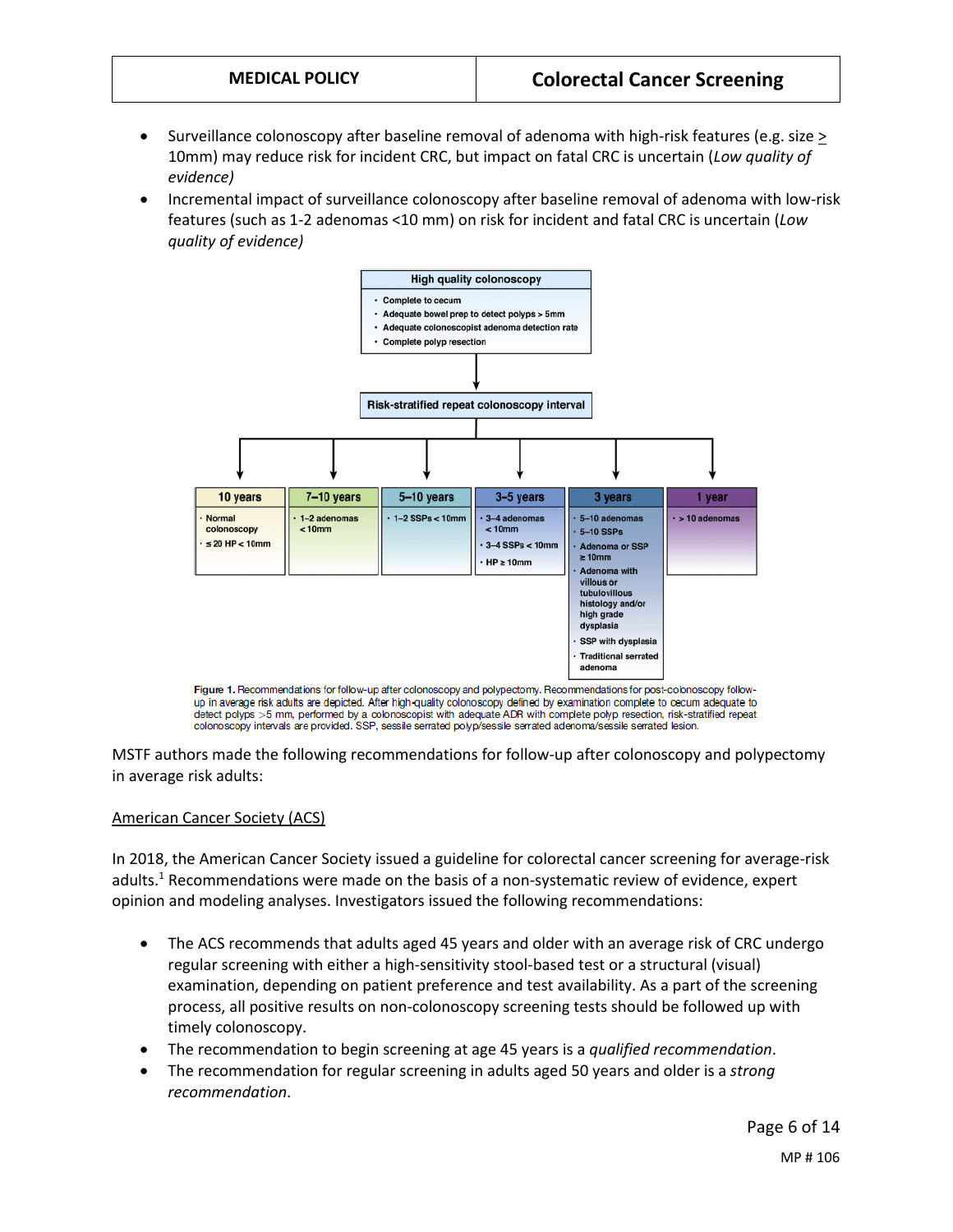- The ACS recommends that average-risk adults in good health with a life expectancy of greater than 10 years continue CRC screening through the age of 75 years (*qualified recommendation*).
- The ACS recommends that clinicians individualize CRC screening decisions for individuals aged 76 through 85 years based on patient preferences, life expectancy, health status, and prior screening history (*qualified recommendation*).
- The ACS recommends that clinicians discourage individuals over age 85 y from continuing CRC screening (*qualified recommendation*)

#### U.S. Preventive Services Task Force (USPSTF)

The 2020 USPSTF draft recommendation statement for colorectal cancer screening gives a grade A for CRC screening in adults aged 50 to 75 and a grade and grade B for CRC screening in adults aged 45 to 49 years.<sup>6</sup> For CRC screening in adults aged 76 to 85 years, USPSTF gives a grade C; in adults aged 76 to 85 years, the USPSTF states the decision to screen in this population "should be an individual one, taking into account the patient's overall health and prior screening history."

Regarding screening intervals, the USPSTF recommends the following testing frequencies:

| <b>Screening</b><br><b>Method</b> | Frequency* | <b>Evidence of Efficacy</b>                                                                                                                                                                                                                                                                                                                                                                                                                                                     | <b>Other Considerations</b>                                                                                                                                                                                                                                                                                                                                                                                                                         |
|-----------------------------------|------------|---------------------------------------------------------------------------------------------------------------------------------------------------------------------------------------------------------------------------------------------------------------------------------------------------------------------------------------------------------------------------------------------------------------------------------------------------------------------------------|-----------------------------------------------------------------------------------------------------------------------------------------------------------------------------------------------------------------------------------------------------------------------------------------------------------------------------------------------------------------------------------------------------------------------------------------------------|
| <b>Stool-Based Tests</b>          |            |                                                                                                                                                                                                                                                                                                                                                                                                                                                                                 |                                                                                                                                                                                                                                                                                                                                                                                                                                                     |
| <b>HSgFOBT</b>                    | Every year | Evidence from RCTs that<br>$\bullet$<br>gFOBT reduces CRC mortality.<br>High-sensitivity versions (e.g.,<br>$\bullet$<br>Hemoccult SENSA) have<br>superior test performance<br>characteristics than older<br>tests (e.g., Hemoccult II),<br>although there is still<br>uncertainty about the<br>precision of test sensitivity<br>estimates, which means it is<br>likely to detect fewer cases of<br>advanced adenomas and<br>colorectal cancer than other<br>stool-based tests. | Harms from<br>screening with<br>gFOBT arise from<br>colonoscopy to<br>follow up abnormal<br>gFOBT results.<br>Requires dietary<br>$\bullet$<br>restrictions and<br>three stool samples.<br>Requires good<br>$\bullet$<br>adherence over<br>multiple rounds of<br>testing.<br>Does not require<br>$\bullet$<br>bowel preparation,<br>anesthesia, or<br>transportation to<br>and from the<br>screening<br>examination (test is<br>performed at home). |

Table 1. Characteristics of Recommended Colorectal Cancer Screening Strategies

MP # 106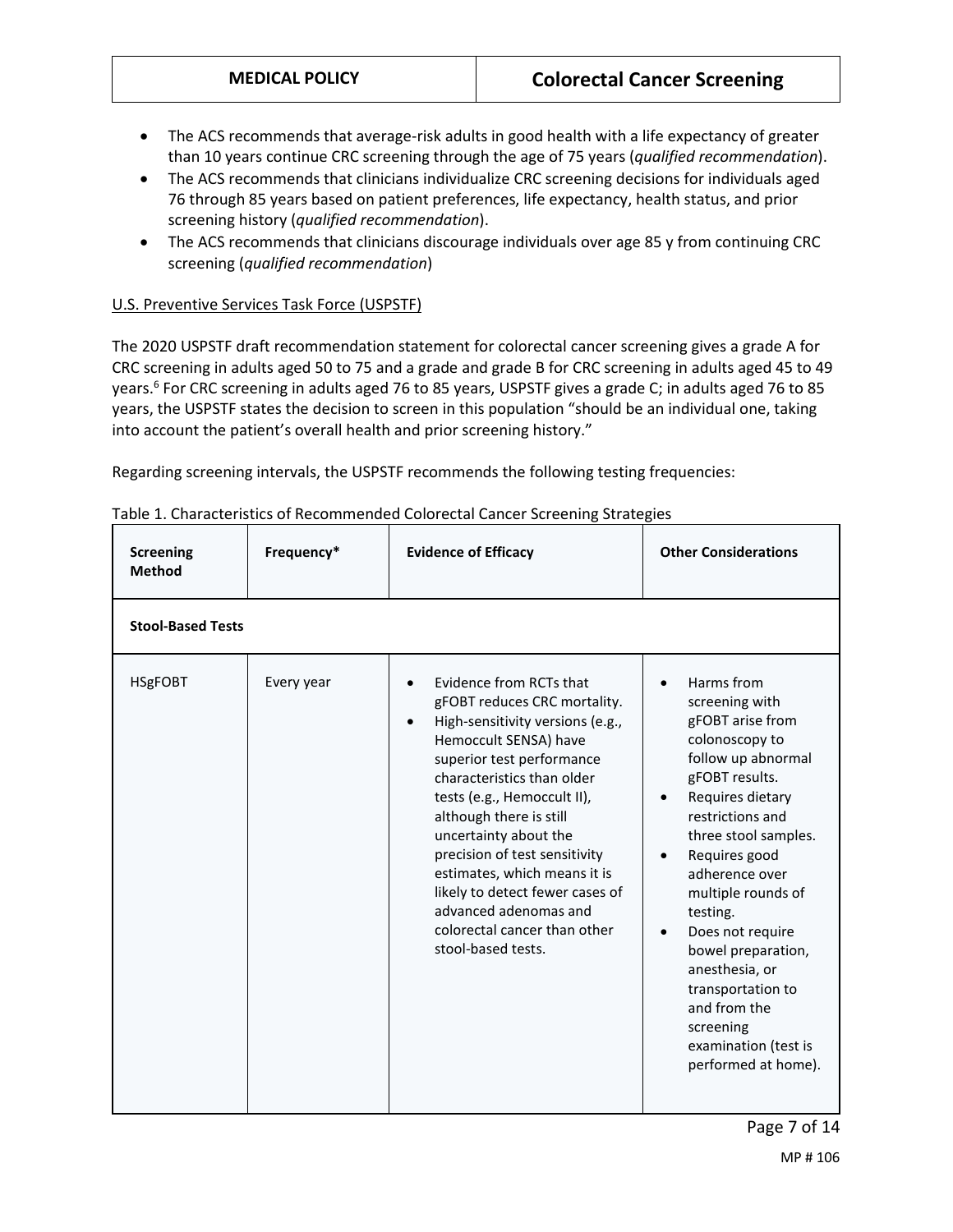| <b>MEDICAL POLICY</b> |                                    | <b>Colorectal Cancer Screening</b>                            |                                                                                                                                                                                                                                                                                                                                                                                                                                                                                                                                                                                                                                                                                                          |                                                                                                                                                                                                                                                                                                                                                                                                                                                                                      |
|-----------------------|------------------------------------|---------------------------------------------------------------|----------------------------------------------------------------------------------------------------------------------------------------------------------------------------------------------------------------------------------------------------------------------------------------------------------------------------------------------------------------------------------------------------------------------------------------------------------------------------------------------------------------------------------------------------------------------------------------------------------------------------------------------------------------------------------------------------------|--------------------------------------------------------------------------------------------------------------------------------------------------------------------------------------------------------------------------------------------------------------------------------------------------------------------------------------------------------------------------------------------------------------------------------------------------------------------------------------|
|                       |                                    |                                                               |                                                                                                                                                                                                                                                                                                                                                                                                                                                                                                                                                                                                                                                                                                          |                                                                                                                                                                                                                                                                                                                                                                                                                                                                                      |
| <b>FIT</b>            | Every year                         | $\bullet$<br>mortality                                        | Evidence from one large<br>cohort study that screening<br>with FIT reduces CRC<br>Certain types of FIT have<br>improved accuracy compared<br>with gFOBT and HSgFOBT.                                                                                                                                                                                                                                                                                                                                                                                                                                                                                                                                     | Harms from<br>screening with FIT<br>arise from<br>colonoscopy to<br>follow up abnormal<br>FIT results.<br>Can be done with a<br>$\bullet$<br>single stool sample.<br>Requires good<br>$\bullet$<br>adherence over<br>multiple rounds of<br>testing.<br>Does not require<br>bowel preparation,<br>anesthesia, or<br>transportation to<br>and from the<br>screening<br>examination (test is<br>performed at home).                                                                     |
| sDNA-FIT              | Every 1 or 3<br>years <sup>+</sup> | $\bullet$<br>test.<br>per FIT test.<br>$\bullet$<br>$\bullet$ | Improved sensitivity<br>compared with FIT per one<br>time application of screening<br>Specificity is lower than that<br>of FIT, resulting in more false-<br>positive results, more<br>diagnostic colonoscopies, and<br>more associated adverse<br>events per sDNA-FIT<br>screening test compared to<br>Modeling suggests that<br>screening every 3 years does<br>not provide a favorable (i.e.,<br>efficient) balance of benefits<br>and harms, compared with<br>other stool-based screening<br>options (i.e., annual FIT or<br>annual sDNA-FIT).<br>There is insufficient evidence<br>about appropriate<br>longitudinal followup of<br>abnormal findings after a<br>negative diagnostic<br>colonoscopy. | Harms from<br>screening with<br>sDNA-FIT arise from<br>colonoscopy to<br>follow up abnormal<br>sDNA-FIT results.<br>Can be done with a<br>single stool sample<br>but involves<br>collecting an entire<br>bowel movement.<br>Requires good<br>$\bullet$<br>adherence over<br>multiple rounds of<br>testing.<br>Does not require<br>$\bullet$<br>bowel preparation,<br>anesthesia, or<br>transportation to<br>and from the<br>screening<br>examination (test is<br>performed at home). |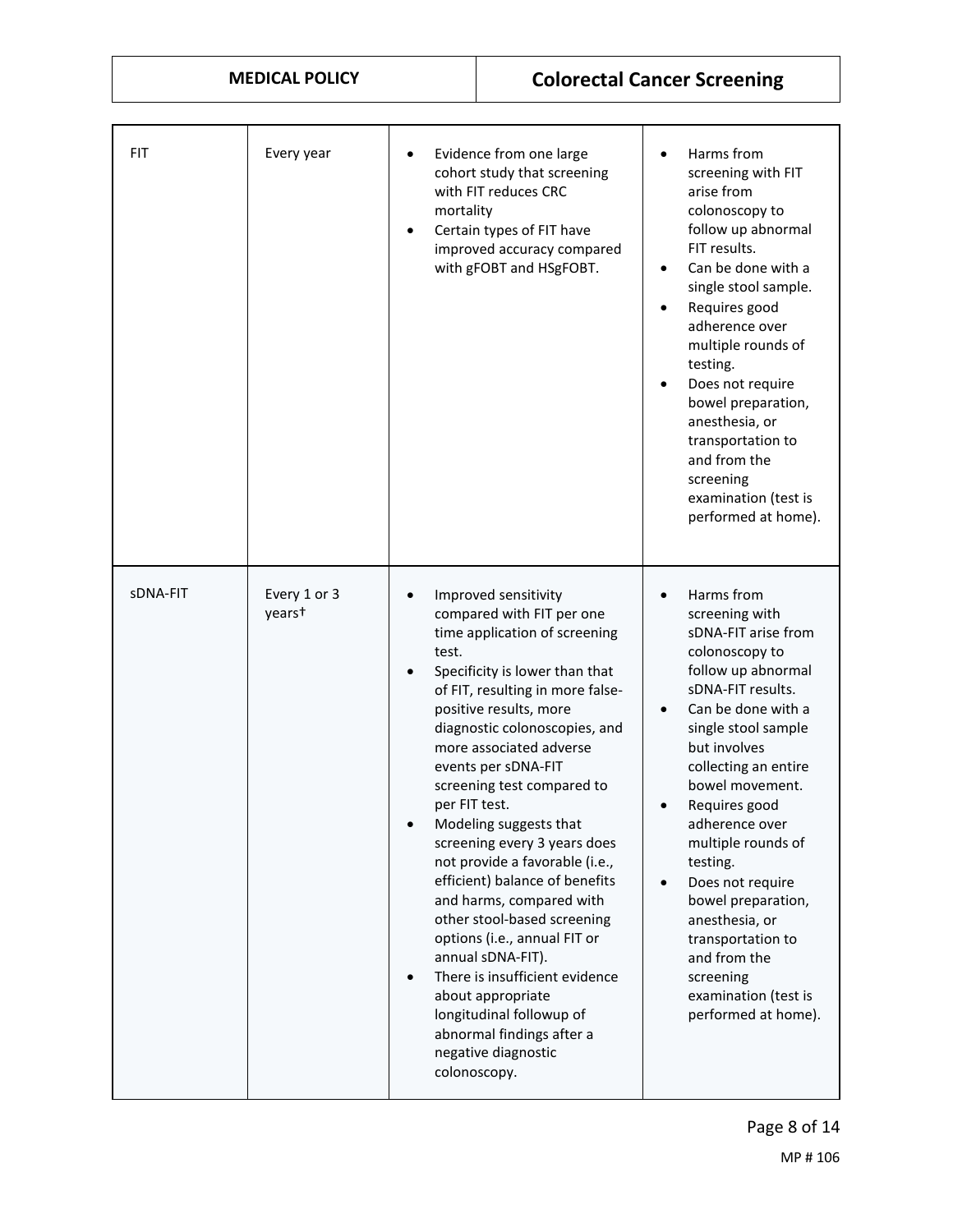|                    | <b>MEDICAL POLICY</b>             |                                      |                                                                                                                                                                                                                                                                                                                                                                                                                                                     | <b>Colorectal Cancer Screening</b>                                                                                                                                                                                                                                                                                                     |
|--------------------|-----------------------------------|--------------------------------------|-----------------------------------------------------------------------------------------------------------------------------------------------------------------------------------------------------------------------------------------------------------------------------------------------------------------------------------------------------------------------------------------------------------------------------------------------------|----------------------------------------------------------------------------------------------------------------------------------------------------------------------------------------------------------------------------------------------------------------------------------------------------------------------------------------|
|                    |                                   |                                      | There is no direct evidence<br>evaluating effect of sDNA-FIT<br>on CRC mortality.                                                                                                                                                                                                                                                                                                                                                                   |                                                                                                                                                                                                                                                                                                                                        |
|                    | <b>Direct Visualization Tests</b> |                                      |                                                                                                                                                                                                                                                                                                                                                                                                                                                     |                                                                                                                                                                                                                                                                                                                                        |
| Colonoscopy        | Every 10 years                    | $\bullet$<br>mortality.<br>$\bullet$ | Evidence from cohort studies<br>that colonoscopy reduces CRC<br>Harms from colonoscopy<br>include bleeding and<br>perforation, which both<br>increase with age.                                                                                                                                                                                                                                                                                     | Screening and<br>$\bullet$<br>diagnostic followup<br>of positive results<br>can be performed<br>during the same<br>examination.<br>Requires less<br>frequent screening.<br>Requires bowel<br>preparation,<br>anesthesia, and<br>transportation to<br>and from the<br>screening<br>examination.                                         |
| СT<br>Colonography | Every 5 years                     | adenomas.<br>treatment.              | Evidence available that CT<br>colonography has reasonable<br>accuracy to detect CRC and<br>No direct evidence evaluating<br>effect of CT colonography on<br>CRC mortality.<br>Limited evidence about the<br>potential benefits or harms of<br>possible evaluation and<br>treatment of incidental<br>extracolonic findings, which<br>are common. Extracolonic<br>findings detected in 1.3% to<br>11.4% of exams; <3%<br>required medical or surgical | <b>Additional harms</b><br>$\bullet$<br>from screening with<br>CT colonography<br>arise from<br>colonoscopy to<br>follow up abnormal<br>CT colonography<br>results.<br>Requires bowel<br>$\bullet$<br>preparation.<br>Does not require<br>$\bullet$<br>anesthesia or<br>transportation to<br>and from the<br>screening<br>examination. |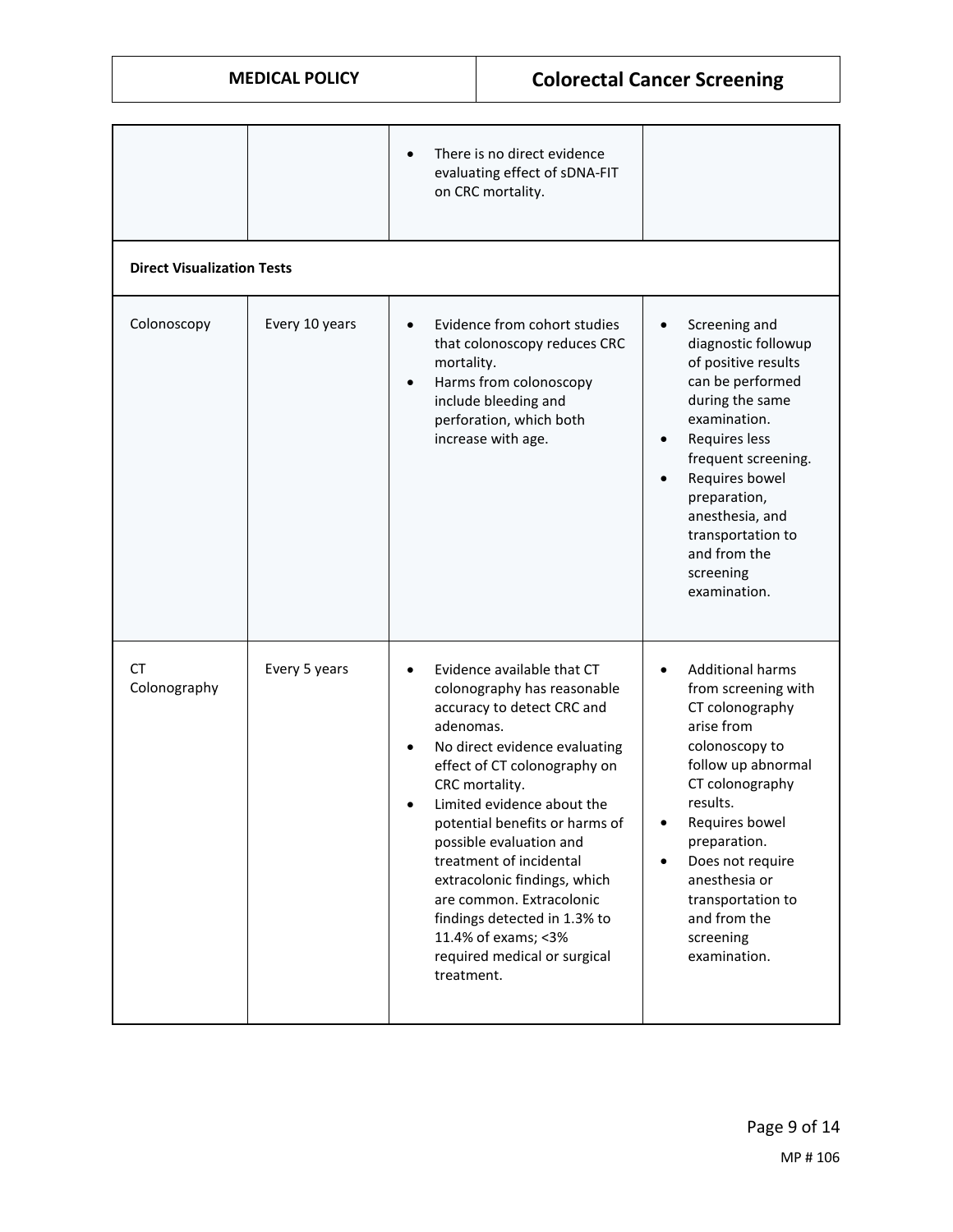## **MEDICAL POLICY Colorectal Cancer Screening**

| Flexible<br>Sigmoidoscopy             | Every 5 years                                                         | Evidence from RCTs that<br>$\bullet$<br>flexible sigmoidoscopy<br>reduces CRC mortality.<br>Risk of bleeding and<br>$\bullet$<br>perforation but less than risk<br>with colonoscopy.<br>Modeling suggests it provides<br>$\bullet$<br>fewer life-years gained alone<br>than when combined with FIT<br>or in comparison to other<br>strategies.                 | <b>Additional harms</b><br>$\bullet$<br>may arise from<br>colonoscopy to<br>follow up abnormal<br>flexible<br>sigmoidoscopy<br>results.<br>Test availability has<br>$\bullet$<br>declined in the<br>United States but<br>may be available in<br>some communities<br>where colonoscopy<br>is less available.                                                                                                                    |
|---------------------------------------|-----------------------------------------------------------------------|----------------------------------------------------------------------------------------------------------------------------------------------------------------------------------------------------------------------------------------------------------------------------------------------------------------------------------------------------------------|--------------------------------------------------------------------------------------------------------------------------------------------------------------------------------------------------------------------------------------------------------------------------------------------------------------------------------------------------------------------------------------------------------------------------------|
| Flexible<br>Sigmoidoscopy<br>With FIT | Flexible<br>sigmoidoscopy<br>every 10 years<br>plus FIT every<br>year | Evidence from RCTs that<br>$\bullet$<br>flexible sigmoidoscopy + FIT<br>reduces CRC mortality.<br>Modeling suggests<br>$\bullet$<br>combination testing provides<br>similar benefits to<br>colonoscopy with fewer<br>complications.<br>Risk of bleeding and<br>$\bullet$<br>perforation from flexible<br>sigmoidoscopy but less than<br>risk with colonoscopy. | Additional potential<br>$\bullet$<br>harms from<br>colonoscopy to<br>follow up abnormal<br>flexible<br>sigmoidoscopy or FIT<br>results.<br>Flexible<br>$\bullet$<br>sigmoidoscopy<br>availability has<br>declined in the<br>United States but<br>may be available in<br>some communities<br>where colonoscopy<br>is less available.<br>Screening with FIT<br>requires good<br>adherence over<br>multiple rounds of<br>testing. |

\* Applies to persons with negative findings (including hyperplastic polyps) and is not intended for persons in surveillance programs. Evidence of efficacy is not informative of screening frequency, with the exception of gFOBT and flexible sigmoidoscopy alone.

† Suggested by manufacturer.

**Abbreviations:** CRC=colorectal cancer; CT=computed tomography; FIT=fecal immunochemical test; HSgFOBT=highsensitivity guaiac-based fecal occult blood test; RCT=randomized controlled trial; sDNA-FIT=stool DNA test plus fecal immunochemical test.

#### American College of Gastroenterology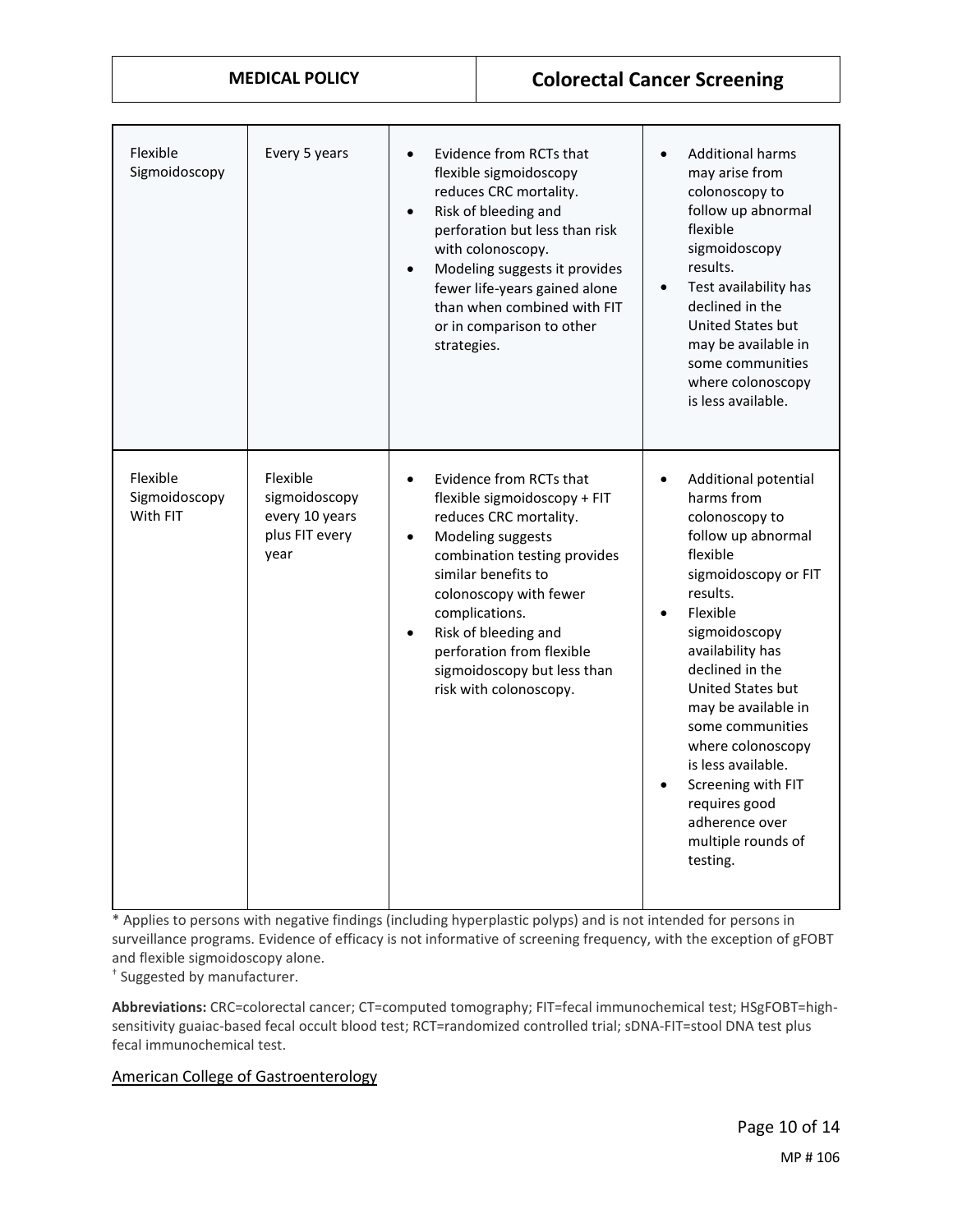In 2008, the American College of Gastroenterology published guidelines for colorectal cancer screening based on a non-systematic review of evidence.7 Investigators recommended that colonoscopy be performed every 10 years, beginning at age 50, and at age 45 in African-Americans. For patients with a family history of CRC but evaluation of hereditary non-polyposis colorectal cancer, colonoscopy is recommended every 5 years beginning at age 40 years or 10 years younger than age at diagnosis of the youngest affected relative.

# **CENTERS FOR MEDICARE & MEDICAID**

As of April 2021, a search of the Medicare Coverage Database identified National Coverage Determination for Colorectal Cancer Screening Tests (210.3)<sup>8</sup> and Medicare Claims Processing Manual – Chapter 18 – Preventive and Screening Services.<sup>9</sup> The CMS criteria for fecal immunochemical testing (FIT), fecal DNA testing (i.e., Cologuard®) and colonoscopy screenings of average risk individuals are inline with the policy criteria noted above; therefore, this policy applies to all lines of business for these services. With respect to blood-based tests (e.g., Epi proColon®), according to the Medicare *Decision Memo for Screening for Colorectal Cancer - Blood-Based Biomarker Tests (CAG-00454N)*, <sup>10</sup> coverage criteria for this type of test has been added to the NCD 210.3, but the Epi proColon® test does not meet the Medicare criteria for an appropriate blood-based biomarker CRC screening test, as it does not meet test performance characteristic requirements regarding sensitivity and specificity. While the Epi proColon® is noncovered at this time, as new blood-based biomarker tests for colorectal cancer screening are developed, they may be evaluated for coverage against the NCD criteria requirements.

# <span id="page-10-0"></span>**POLICY SUMMARY**

## Subsequent Screening Colonoscopies

There is enough research to show that subsequent screening colonoscopies to detect colorectal cancer (CRC) may improve overall health outcomes in adults age 45 year or greater. In addition, clinical practice guidelines based on research and the U.S. Preventive Services Task Force (USPSTF) recommend CRC screening in adults age 45 year or greater including risk-stratified repeat colonoscopy intervals. Therefore**,** subsequent screening colonoscopies may be considered medically necessary and covered when policy criteria are met. Based on research and clinical practice guidelines based on research, subsequent screening colonoscopies are considered not medically necessary and not covered when policy criteria are not met.

## Fecal Immunochemical Test (FIT), Fecal DNA Testing (i.e., Cologuard®)

There is enough research to show that fecal immunochemical testing (FIT) and fecal DNA testing (i.e., Cologuard®) to detect colorectal cancer (CRC) may improve overall health outcomes for those age 45 year or greater who meet specific patient selection criteria. In addition, clinical practice guidelines based on research recommend FIT and fecal DNA testing (i.e., Cologuard®) as an alternative to standard diagnostic methods (e.g., colonoscopy). Therefore, FIT and fecal DNA testing (i.e., Cologuard®) may be considered medically necessary and covered when policy criteria are met. Based on research and clinical practice guidelines based on research, FIT and fecal DNA testing (i.e., Cologuard®) are considered not medically necessary and not covered when policy criteria are not met.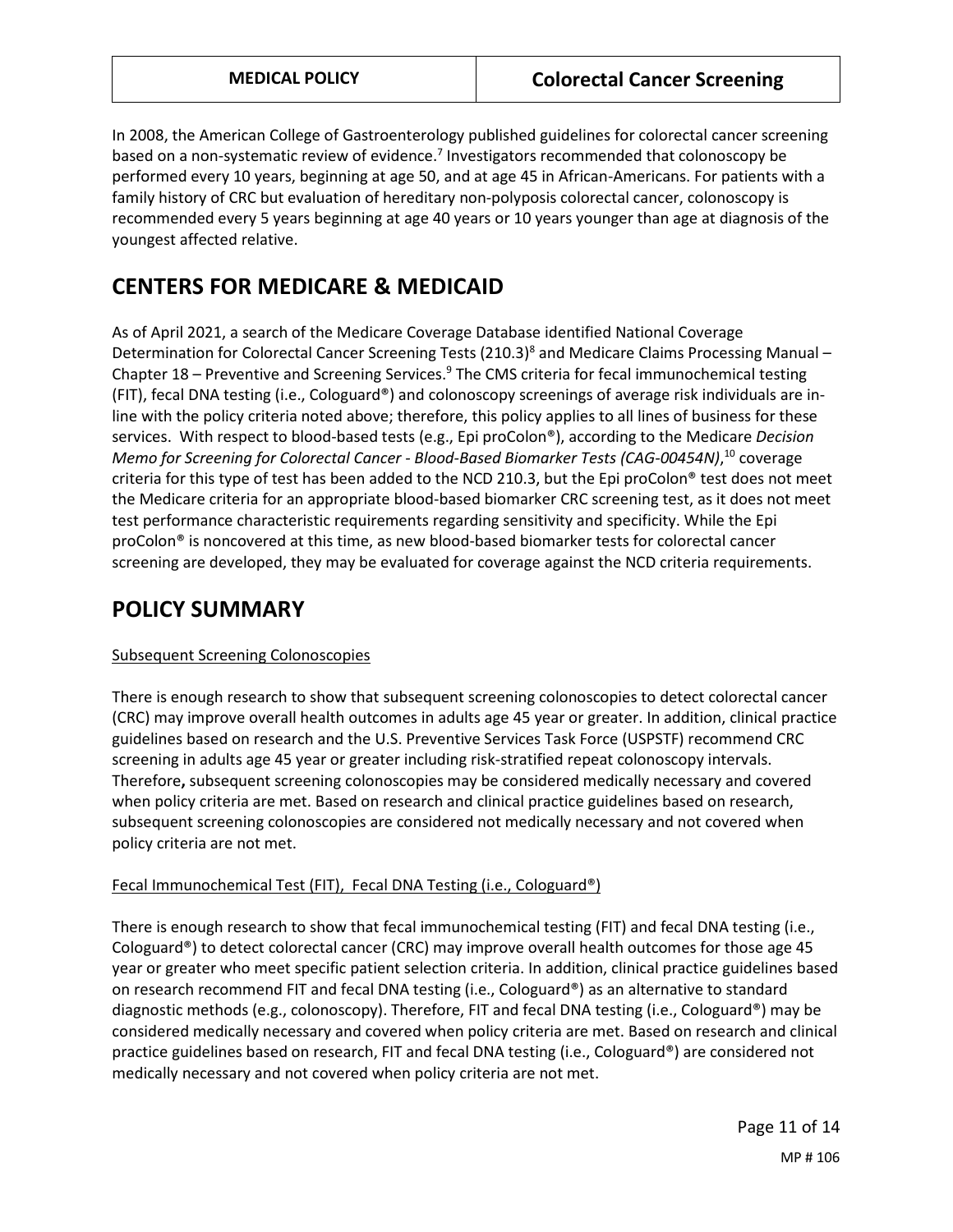#### Blood-Based Testing (e.g., Epi proColon®)

There is not enough research to show whether or not blood-based biomarker testing for colorectal cancer screening, including but not limited to Epi proColon®, improves overall health outcomes. Clinical practice guidelines based on research state that it is unknown or unclear when to use this type of testing and that data are still being monitored. Therefore, blood-based biomarker testing (including but not limited to Epi proColon®) is considered investigational and not covered.

# **INSTRUCTIONS FOR USE**

Company Medical Policies serve as guidance for the administration of plan benefits. Medical policies do not constitute medical advice nor a guarantee of coverage. Company Medical Policies are reviewed annually and are based upon published, peer-reviewed scientific evidence and evidence-based clinical practice guidelines that are available as of the last policy update. The Companies reserve the right to determine the application of Medical Policies and make revisions to Medical Policies at any time. Providers will be given at least 60-days notice of policy changes that are restrictive in nature.

The scope and availability of all plan benefits are determined in accordance with the applicable coverage agreement. Any conflict or variance between the terms of the coverage agreement and Company Medical Policy will be resolved in favor of the coverage agreement.

# <span id="page-11-0"></span>**REGULATORY STATUS**

## U.S. Food and Drug Administration (FDA)

The stool DNA-based colorectal cancer screening test (i.e., Cologuard®) received FDA approval in 2014 under the FDA premarket approval (PMA) process (PMA# P130017).

## *Indications for Use:*

Cologuard is intended for the qualitative detection of colorectal neoplasia associated DNA markers and for the presence of occult hemoglobin in human stool. A positive result may indicate the presence of colorectal cancer (CRC) or advanced adenoma (AA) and should be followed by diagnostic colonoscopy. Cologuard is indicated to screen adults of either sex, 50 years or older, who are at typical average-risk for CRC. Cologuard is not a replacement for diagnostic colonoscopy or surveillance colonoscopy in high risk individuals.

#### *Contraindications:*

Cologuard is intended for use with patients, age 50 years and older, at average risk who are typical candidates for CRC screening. Cologuard was not clinically evaluated for the following types of patients:

- Patients with a history of colorectal cancer, adenomas, or other related cancers.
- Patients who have had a positive result from another colorectal cancer screening method within the last 6 months.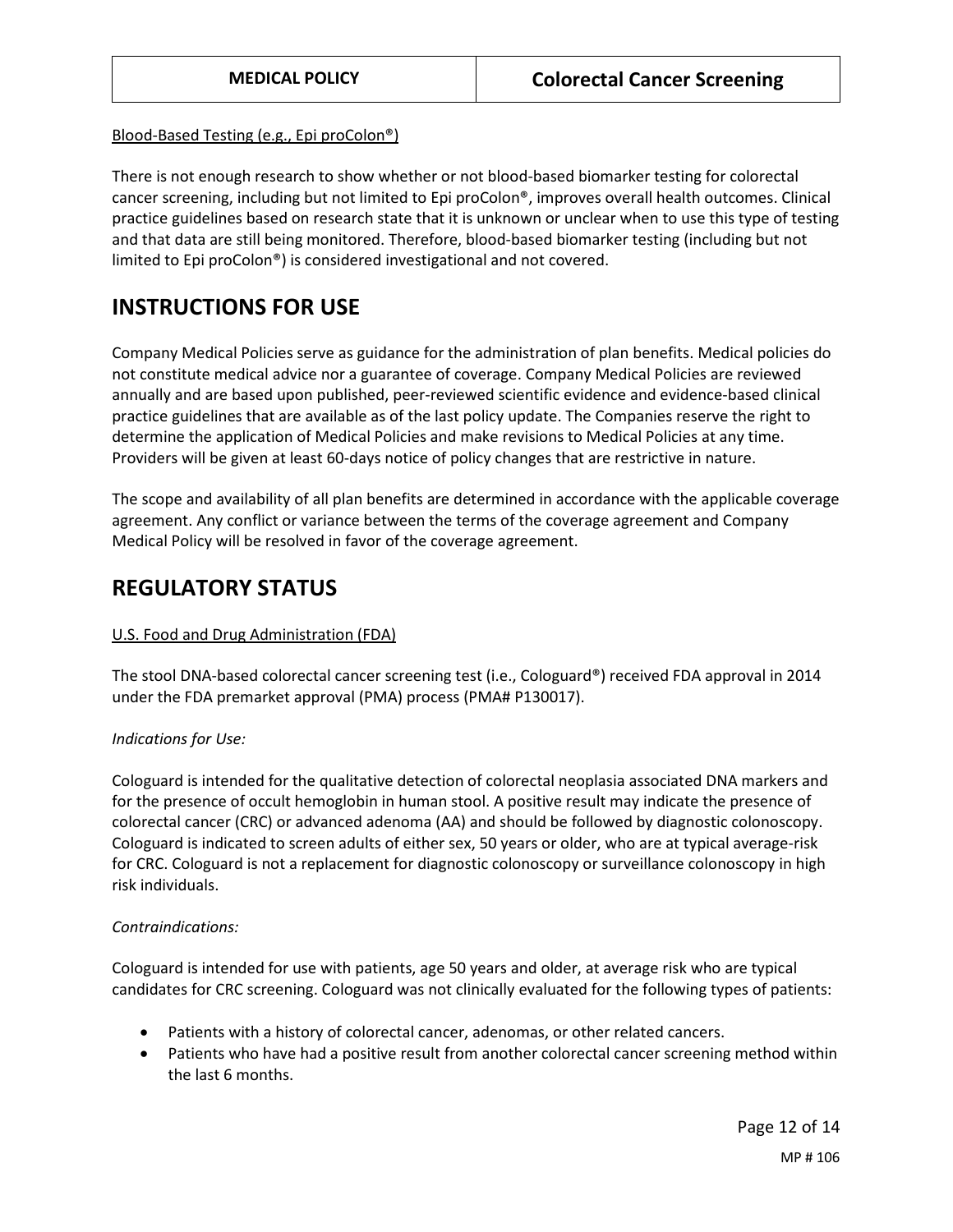- Patients who have been diagnosed with a condition that is associated with high risk for colorectal cancer. These include but are not limited to:
	- o Inflammatory Bowel Disease (IBD)
	- o Chronic ulcerative colitis (CUC)
	- o Crohn's disease
	- o Familial adenomatous polyposis (FAP)
	- o Family history of colorectal cancer
- Patients who have been diagnosed with a relevant familial (hereditary) cancer syndrome, such as Hereditary non-polyposis colorectal cancer syndrome (HNPCCC or Lynch Syndrome), Peutz-Jeghers Syndrome, MYH-Associated Polyposis (MAP), Gardner's syndrome, Turcot's (or Crail's) syndrome, Cowden's syndrome, Juvenile Polyposis, Cronkhite-Canada syndrome, Neurofibromatosis, or Familial Hyperplastic Polyposis.

#### Mental Health Parity Statement

Coverage decisions are made on the basis of individualized determinations of medical necessity and the experimental or investigational character of the treatment in the individual case. In cases where medical necessity is not established by policy for specific treatment modalities, evidence not previously considered regarding the efficacy of the modality that is presented shall be given consideration to determine if the policy represents current standards of care.

## **REFERENCES**

- 1. Wolf AMD, Fontham ETH, Church TR, et al. Colorectal cancer screening for average-risk adults: 2018 guideline update from the American Cancer Society. *CA: a cancer journal for clinicians.*  2018.
- 2. American Cancer Society | About Colorectal Cancer | Key Statistics for Colorectal Cancer. [https://www.cancer.org/cancer/colon-rectal-cancer/about/key-statistics.](https://www.cancer.org/cancer/colon-rectal-cancer/about/key-statistics) Accessed 03/31/2021.
- 3. National Comprehensive Cancer Network Clinical Practice Guidelines in Oncology. Colorectal Cancer Screening. Version 2.2021 -April 13, 2021. [https://www.nccn.org/professionals/physician\\_gls/pdf/colorectal\\_screening.pdf.](https://www.nccn.org/professionals/physician_gls/pdf/colorectal_screening.pdf) Accessed 08/25/2021.
- 4. Gupta S, Lieberman D, Anderson JC, et al. Recommendations for follow-up after colonoscopy and polypectomy: a consensus update by the US Multi-Society Task Force on Colorectal Cancer. *Gastrointestinal Endoscopy.* 2020;91(3):463-485. e465.
- 5. Rex DK, Boland CR, Dominitz JA, et al. Colorectal Cancer Screening: Recommendations for Physicians and Patients from the U.S. Multi-Society Task Force on Colorectal Cancer. *The American journal of gastroenterology.* 2017;112(7):1016-1030.
- 6. U.S. Preventive Services Task Force. Draft Recommendation Statement: Colorectal Cancer: Screening. October 27, 2020. [https://uspreventiveservicestaskforce.org/uspstf/draft](https://uspreventiveservicestaskforce.org/uspstf/draft-recommendation/colorectal-cancer-screening3#fullrecommendationstart)[recommendation/colorectal-cancer-screening3#fullrecommendationstart.](https://uspreventiveservicestaskforce.org/uspstf/draft-recommendation/colorectal-cancer-screening3#fullrecommendationstart) Accessed 03/31/2021.
- 7. Rex DK, Johnson DA, Anderson JC, Schoenfeld PS, Burke CA, Inadomi JM. American College of Gastroenterology guidelines for colorectal cancer screening 2008. *American Journal of Gastroenterology.* 2009;104(3):739-750.